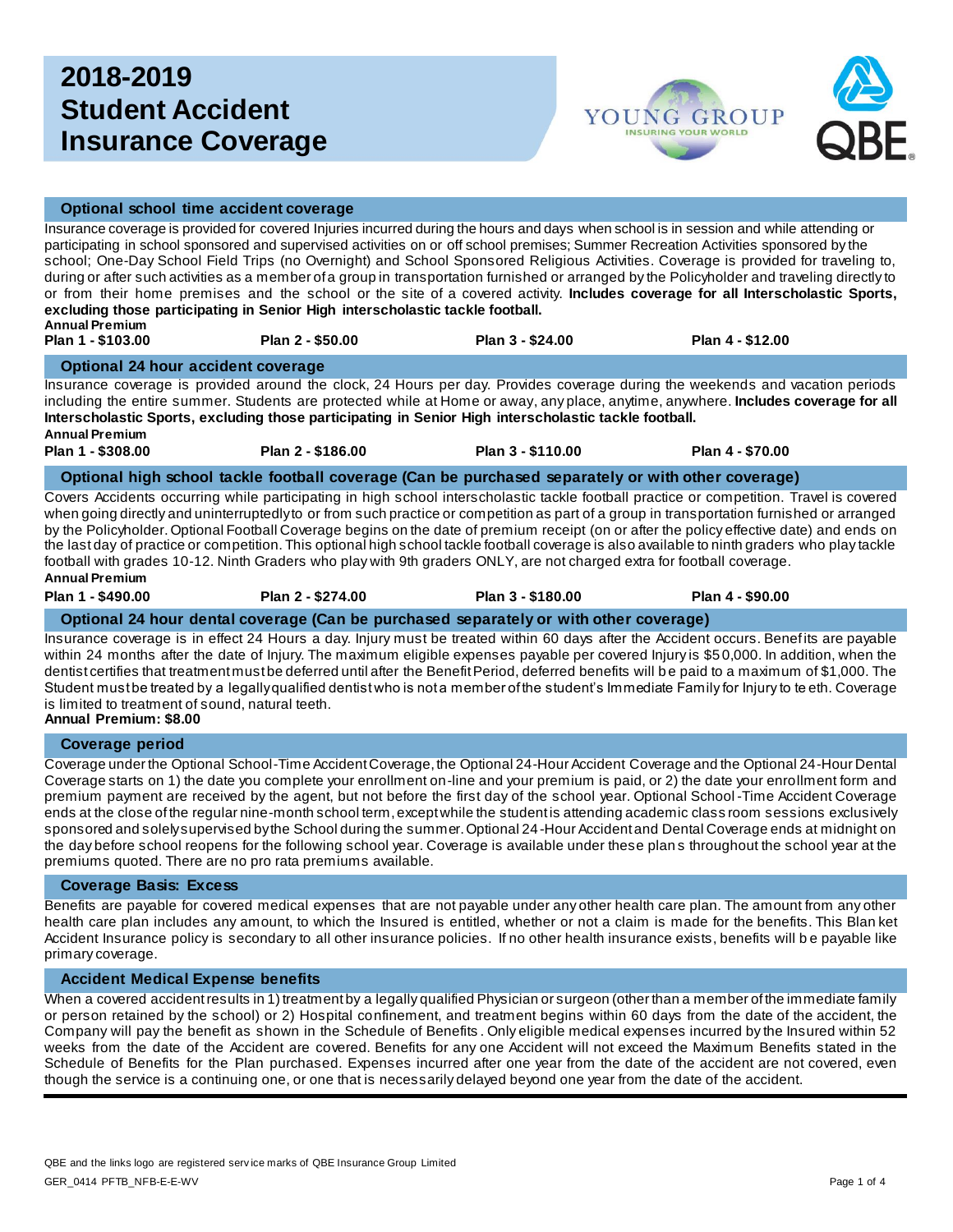# **Accident Death & Dismemberment benefits**

When a covered Injury results in any of the Losses stated in the Schedule of Benefits for Accidental Death or Dismemberment, then the Company will pay the benefit stated in the schedule for that Loss. The Loss must occur within 365 days after the date of the Accident. The maximum benefit as stated in the Schedule of Benefits under Maximum Benefits, is payable for the following Losses:

1) Life; 2) Both Hands or Both Feet or Sight of Both Eyes; 3) One Hand and One Foot; 4) One Hand and Entire Sight of One Eye; 5) One Foot and Entire Sight of One Eye. Half of the maximum benefit will be paid for the Loss of one Hand, one Foot, the Sight of one eye or the loss of Thumb and Index Finger of the Same Hand. Loss of Hand or Foot means the complete Severance through or above the wrist or ankle joint. Loss of Sight means the total, permanent Loss of Sight in One Eye. Loss of Sight must be irrecoverable by natural, surgical or artificial means. Loss of Thumb and Index Finger of the Same Hand means complete Severance through or above the metacarpophalangeal joints of the same hand (the joints between the fingers and the hand). Severance means the complete separation and dismemberment of the part from the body.

If the Insured suffers more than one of the above covered losses as a result of the same Accident, the total amount the Company will pay is the maximum benefit. Benefits are paid in addition to any other benefits provided by the Policy.

#### **Definitions**

A **Covered Accident** means a sudden, unforeseeable, external event that results, directly and independently of all other causes, in an injury or loss. The Accident must occur while the Policy is in force and while the Insured is covered under the Policy. **Usual and Customary** means the average amount charged by most providers for treatment, service or supplies in the geographic area where the treatment, service or supply is provided. Such services and supplies must be recommended and approved by a Physician.

#### **Exclusions**

Benefits will not be paid for injuries caused by: 1) suicide, intentionally self-inflicted injury, or any attempt thereat while sane or insane; 2) treatment of hernia of any kind; 3) travel in or on any on-road or off-road vehicle that does not require motor vehicle licensing; 4) commission or attempt to commit a felony or an assault, or commission of or active participation in a riot or insurrection; 5 ) declared or undeclared war or act of war; 6) services or treatment provided by persons who do not normally charge for services, unless there is a legal obligation to pay; 7) flight in, boarding or alighting from an aircraft except as a fare -paying passenger on a regularly scheduled commercial or charter airline; 8) bungee-cord jumping, parachuting, skydiving, parasailing or hang-gliding; 9) an accident if the insured is the operator of a motor vehicle and does not possess a valid motor vehicle operator's license, unless the insured hold s a valid learner's permit and the insured is receiving instruction from a driver's education instructor; 10) services or treatment rendered by any person who is employed or retained by the policyholder or living in the insured's household: a parent, sibling, spouse or child either of the insured or the insured's spouse or the insured; 11) cosmetic surgery, except for reconstruction surgery needed as the result of a covere d injury; 12) injuries compensable under workers' compensation law or any similar law; 13) sickness, disease, bodily or mental illness, bacterial or viral infection or medical or surgical treatment thereof, except for any bacterial infection resulting from an accidental external cut or wound, or accidental ingestion of contaminated food; 14) the insured being legally intoxicated as determined according to the laws of the jurisdiction in which the covered accident occurred or voluntary ingestion of any narcotic, drug, poison, gas or fumes, unless prescribed or taken under the direction of a physician and taken in accordance with the prescribed dosage; 15) any hospital stay or days of a hospital stay that are not appropriate treatment for the condition and locality; 16) treatment of injury resulting from a condition that the insured knew existed on the date of a covered accident, unless the company has received a written medical release from his physician; 17) injury sustained as a result of practice or play in interscholastic football and/or sports, unless the requisite premium for such co verage has been selected and paid.

# **Retain this description for your records**

IMPORTANT NOTICE – THIS POLICY DOES NOT PROVIDE COVERAGE FOR SICKNESS. This information is a brief description of the important features of this insurance plan. It is not a contract. Terms and conditions of coverage are set forth on policy form series BAM-03-1000.00, or applicable state versions , underwritten by QBE Insurance Corporation. This Blanket Accident Medical Insurance Policy is subject to the laws of the jurisdiction in which it is issued. Additional exclusions and limitation may apply. You may review a copy of the policy upon request.

#### **How to file a claim**

In the event of an Accident, students should notify school immediately. To file a claim, obtain a claim form from the s chool, attach bill(s) to the completed claim form and mail to the address indicated on the form.

Call the Claim Administrator below with any claims questions.

**Claims for benefits must be filed within 90 days from the date of the accident, or as soon as reasonably possible.** 

The Young Group, Inc. 256 West Millbrook Road Raleigh, NC 27609

Toll Free: **888.574.6288**

#### **Program Manager: Claim Administrator:**

Health Special Risk, Inc. 4100 Medical Parkway Carrollton, TX 75007

Toll Free: **866.409.5734**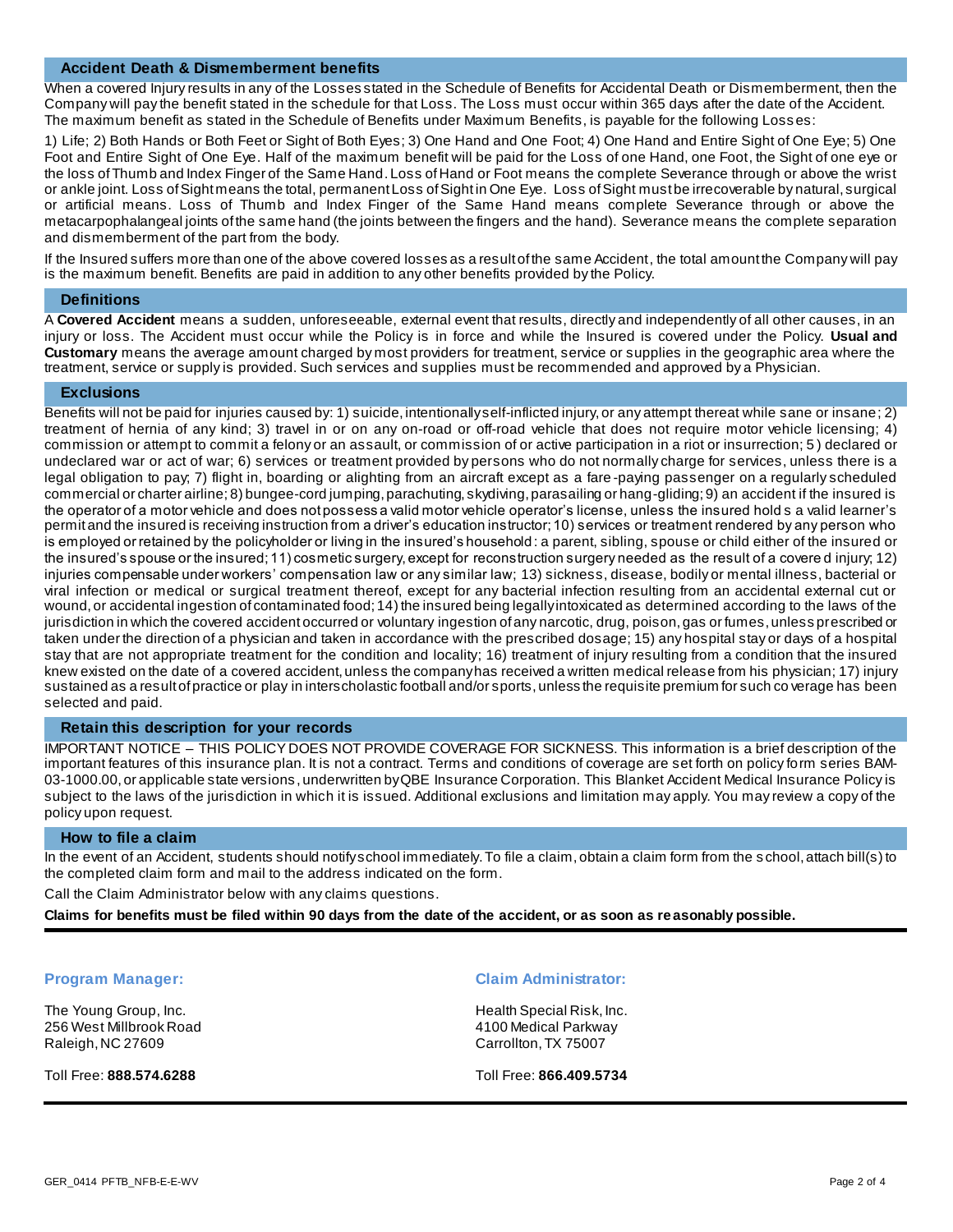| <b>Schedule of Benefits</b>                                                                                                                 |                                    |                                                             |                                            |                                    |  |
|---------------------------------------------------------------------------------------------------------------------------------------------|------------------------------------|-------------------------------------------------------------|--------------------------------------------|------------------------------------|--|
| Coverage for Injuries due to Accidents only                                                                                                 |                                    |                                                             |                                            |                                    |  |
| <b>Maximum Benefits:</b>                                                                                                                    |                                    |                                                             |                                            |                                    |  |
| <b>School-Time Option</b>                                                                                                                   | Plan 1<br>\$100,000                | Plan 2<br>\$75,000                                          | Plan <sub>3</sub><br>\$50,000              | Plan 4<br>\$25,000                 |  |
| 24-Hour Option                                                                                                                              | \$100,000                          | \$75,000                                                    | \$50,000                                   | \$25,000                           |  |
| <b>Football Option</b>                                                                                                                      | \$100,000                          | \$75,000                                                    | \$50,000                                   | \$25,000                           |  |
|                                                                                                                                             |                                    |                                                             |                                            |                                    |  |
| Accidental Death Benefit / Double Dismemberment                                                                                             | \$10,000                           | \$10,000<br>\$5,000                                         | \$10,000<br>\$5,000                        | \$10,000<br>\$5,000                |  |
| Single Dismemberment<br>Loss Period for Medical Benefits                                                                                    | \$5,000                            | Treatment must begin within 60 days from the date of Injury |                                            |                                    |  |
| Benefit Period for Medical and AD&D Benefits                                                                                                | 1 Year                             | 1 Year                                                      | 1 Year                                     | 1 Year                             |  |
| <b>Accident Medical Coverage Basis</b>                                                                                                      | <b>Excess</b>                      | Excess                                                      | Excess                                     | <b>Excess</b>                      |  |
| <b>Covered Expenses:</b>                                                                                                                    |                                    |                                                             |                                            |                                    |  |
| <b>Hospital/Facility Services - Inpatient</b><br>Hospital Room and Board (Semi-Private Room Rate)                                           | 100% U&C*                          | 100% U&C*<br>100% U&C*/<br>\$200 Max. per<br>day            |                                            | 80% U&C*/\$200<br>Max. per day     |  |
| <b>Hospital Intensive Care</b>                                                                                                              | 100% U&C*                          | 100% U&C*                                                   | 80% U&C*/\$400<br>Max. per day             | 80% U&C*/\$200<br>Max. per day     |  |
| Inpatient Hospital Miscellaneous                                                                                                            | \$10,000<br>Maximum                | \$7,500<br>Maximum                                          | \$5,000<br>Maximum                         | \$1,000<br>Maximum                 |  |
| <b>Hospital/Facility Services - Outpatient</b><br>Outpatient Hospital Miscellaneous<br>(Except physician services and x-rays paid as below) | \$750<br>Maximum                   | 80% U&C*/<br>\$500 Max.                                     | \$250<br>Maximum                           | \$150<br>Maximum                   |  |
| Free-standing Ambulatory Surgical Facility                                                                                                  | \$2,000<br>Maximum                 | 80% U&C*/<br>\$1,000 Max.                                   | \$500<br>Maximum                           | \$250<br>Maximum                   |  |
| Hospital Emergency Room Physician                                                                                                           | \$75 Maximum                       | \$50 Maximum                                                | \$50 Maximum                               | \$50 Maximum                       |  |
| Hospital Emergency Room                                                                                                                     | \$500 Maximum                      | 80% U&C*/<br>\$350 Max.                                     | 80% U&C*/<br>\$150 Maximum                 | \$100 Maximum                      |  |
| <b>Physician's Services</b><br>Surgical                                                                                                     | 80% U&C*/<br>\$3,000 Max.          | 80% U&C*/<br>\$2,000 Max.                                   | 80% U&C*/<br>\$1,000 Max.                  | 50% U&C*/<br>\$1,000 Max.          |  |
| Assistant Surgeon &/or Anesthesiologist                                                                                                     | 25% of Surgical<br><b>Benefits</b> | 25% of Surgical<br><b>Benefits</b>                          | 25% of Surgical<br><b>Benefits</b>         | 25% of Surgical<br><b>Benefits</b> |  |
| Physician's Non-surgical Treatment (other than Phys Therapy)                                                                                | \$75 per day                       | \$40 per day                                                | \$25 per day                               | \$20 per day                       |  |
| Physician's Outpatient Treatment in connection with<br>Physical Therapy                                                                     | $$75/$ Visit/<br>5 Visits Max.     | $$40/$ Visit/<br>5 Visits Max.                              | $$25/$ Visit/<br>5 Visits Max.             | \$20/Visit/<br>5 Visits Max.       |  |
| <b>Other Services</b>                                                                                                                       |                                    |                                                             |                                            |                                    |  |
| Registered Nurses' Services                                                                                                                 | 100% U&C*                          | 100% U&C*                                                   | 80% U&C*                                   | 80% U&C*                           |  |
| Prescriptions - outpatient                                                                                                                  | 100% U&C*                          | 100% U&C*                                                   | 80% U&C*                                   | 80% U&C*                           |  |
| X-rays, including interpretation - outpatient                                                                                               | \$300 Maximum                      | \$250 Maximum                                               | \$200 Maximum                              | \$100 Maximum                      |  |
| Diagnostic Imaging (MRI, CAT Scan, etc)                                                                                                     | \$1,000                            | \$750                                                       | \$300                                      | \$200                              |  |
| including interpretation - outpatient<br>Ground Ambulance                                                                                   | Maximum<br>\$500 Max.              | Maximum<br>\$400 Max.                                       | Maximum<br>\$200 Max.                      | Maximum<br>\$200 Max.              |  |
| Air Ambulance                                                                                                                               | \$1,500 Max.                       | \$1,000 Max.                                                | \$400 Max.                                 | \$250 Max.                         |  |
| Durable Medical Equipment                                                                                                                   | \$500                              | \$300                                                       | \$150                                      | $\sqrt{$75}$                       |  |
| (including Orthopedic Braces & Appliances)                                                                                                  | Maximum                            | Maximum                                                     | Maximum                                    | Maximum                            |  |
| Replacement of eyeglasses, hearing aids, contact lenses<br>if medical treatment is also received for the covered injury                     | \$700<br>Maximum                   | \$500<br>Maximum                                            | \$250<br>Maximum                           | \$200<br>Maximum                   |  |
| Dental Treatment to sound, natural teeth due                                                                                                | \$2,000                            | \$1,500                                                     | \$1,000                                    | \$500                              |  |
| to covered injury<br>* U&C means Usual & Customary expense                                                                                  | Maximum                            | Maximum                                                     | Maximum                                    | Maximum                            |  |
| <b>Coverage Selected:</b><br>(Keep for your records)                                                                                        |                                    |                                                             |                                            |                                    |  |
| Plan 1<br>School-Time \$103.00<br>$\Box$<br>U                                                                                               | 24-Hour Accident \$308.00          | Football \$490.00<br>⊔                                      |                                            | 24-Hour Dental \$8.00              |  |
| Plan <sub>2</sub><br>School-Time \$50.00<br>ப<br>ப                                                                                          | 24-Hour Accident \$186.00          | ப                                                           | Football \$274.00<br>24-Hour Dental \$8.00 |                                    |  |
| Plan 3<br>School-Time \$24.00<br>$\mathcal{L}$                                                                                              | 24-Hour Accident \$110.00          | Football \$180.00                                           |                                            | 24-Hour Dental \$8.00              |  |
| Plan 4<br>School-Time \$12.00                                                                                                               | 24-Hour Accident \$70.00           | Football \$90.00                                            |                                            | 24-Hour Dental \$8.00              |  |